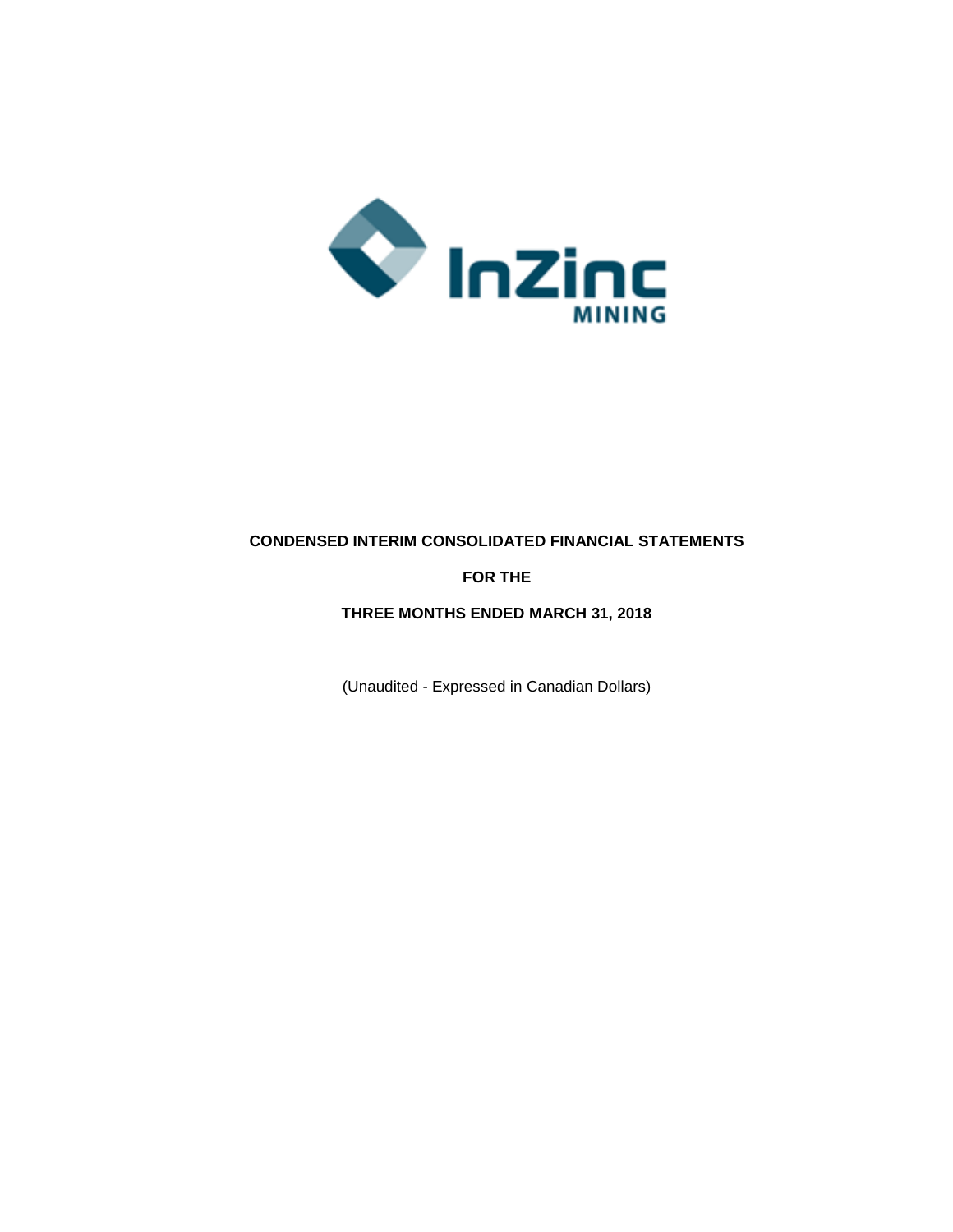# **NOTICE OF NO AUDITOR REVIEW OF**

# **CONDENSED INTERIM CONSOLIDATED FINANCIAL STATEMENTS**

The accompanying unaudited condensed interim consolidated financial statements for InZinc Mining Ltd. for the three months ended March 31, 2018 have been prepared by and are the responsibility of the Company's management.

The auditor of InZinc Mining Ltd. has not performed a review of the unaudited condensed interim consolidated financial statements for the three months ended March 31, 2018.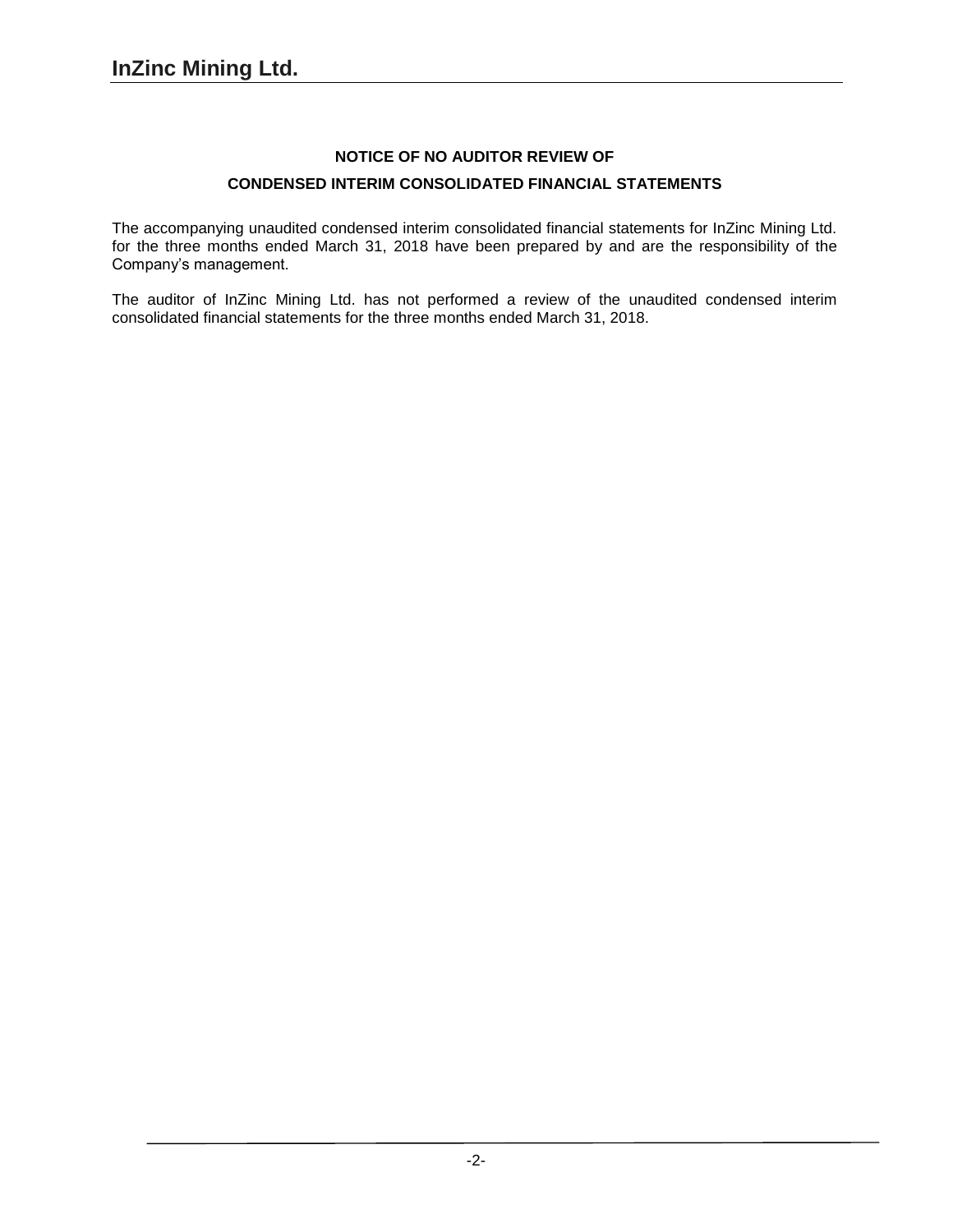|                                                   | March 31,<br>2018 | December 31,<br>2017 |
|---------------------------------------------------|-------------------|----------------------|
| <b>ASSETS</b>                                     |                   |                      |
| Current                                           |                   |                      |
| Cash (Note 4)                                     | \$<br>2,991,776   | 3,483,198<br>\$      |
| Receivables (Note 5)                              | 17,754            | 13,354               |
| Prepaids                                          | 17,765            | 15,800               |
| Marketable securities (Note 6)                    | 999               | 1,665                |
|                                                   | 3,028,294         | 3,514,017            |
| Advances (Note 7)                                 | 102,494           |                      |
| Reclamation deposit (Note 7)                      | 122,289           | 119,048              |
| Exploration and evaluation assets (Note 7)        | 6,092,463         | 5,880,009            |
|                                                   | \$9,345,540       | \$9,513,074          |
| <b>LIABILITIES</b>                                |                   |                      |
| Current                                           |                   |                      |
| Accounts payable and accrued liabilities (Note 8) | \$<br>83,363      | \$<br>187,078        |
| <b>SHAREHOLDERS' EQUITY</b>                       |                   |                      |
| Share capital (Note 9)                            | 17,352,349        | 17,323,349           |
| Reserves - share-based (Note 9)                   | 674,971           | 622,368              |
| Reserves - accumulated other comprehensive loss   | (1, 290)          | (624)                |
| Deficit                                           | (8,763,853)       | (8,619,097)          |
|                                                   | 9,262,177         | 9,325,996            |
|                                                   | 9,345,540<br>S.   | \$9,513,074          |

# **CONDENSED INTERIM CONSOLIDATED STATEMENTS OF FINANCIAL POSITION**

(Unaudited - Expressed in Canadian Dollars)

*Nature of operations and going concern (Note 1)*

Approved on behalf of the Board:

*"Wayne Hubert" "John Murphy"*

Wayne Hubert, Director **John Murphy, Director**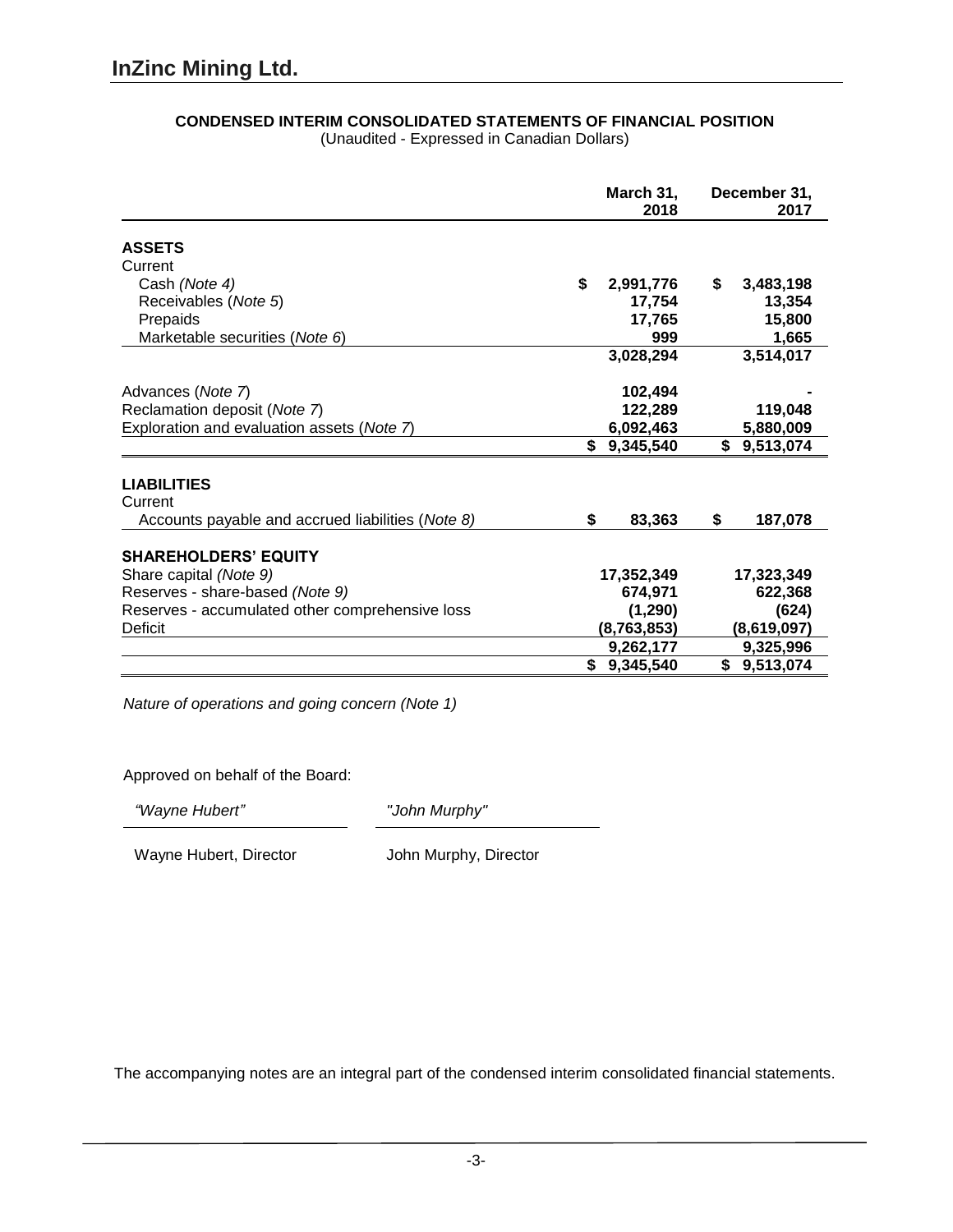# **CONDENSED INTERIM CONSOLIDATED STATEMENTS OF LOSS AND COMPREHENSIVE LOSS**

|                                            | For the three<br>months ended |                   |
|--------------------------------------------|-------------------------------|-------------------|
|                                            | March 31,<br>2018             | March 31,<br>2017 |
| <b>EXPENSES</b>                            |                               |                   |
| Communication and investor relations       | \$<br>5,926                   | \$<br>28,553      |
| Filing and regulatory                      | 4,029                         | 6,031             |
| Foreign exchange loss                      | 719                           | 1,181             |
| Office and miscellaneous (Note 10)         | 36,417                        | 25,846            |
| Professional fees (Note 10)                | 18,810                        | 12,911            |
| Property investigation costs               | 22,343                        |                   |
| Rent (Note 10)                             | 2,250                         | 2,250             |
| Share-based compensation (Notes 9 and 10)  | 52,603                        | 20,636            |
| Travel                                     | 1,659                         | 19,051            |
|                                            | (144, 756)                    | (116, 459)        |
| Interest income                            |                               | 645               |
| Loss for the period                        | (144, 756)                    | (115, 814)        |
| Unrealized loss on marketable securities   | (666)                         | (166)             |
| Loss and comprehensive loss for the period | (145, 422)<br>\$              | \$<br>(115,980)   |
| Basic and diluted loss per common share    | \$<br>(0.00)                  | \$<br>(0.00)      |
| Weighted average shares outstanding        | 108,718,752                   | 72,670,975        |

(Unaudited - Expressed in Canadian Dollars)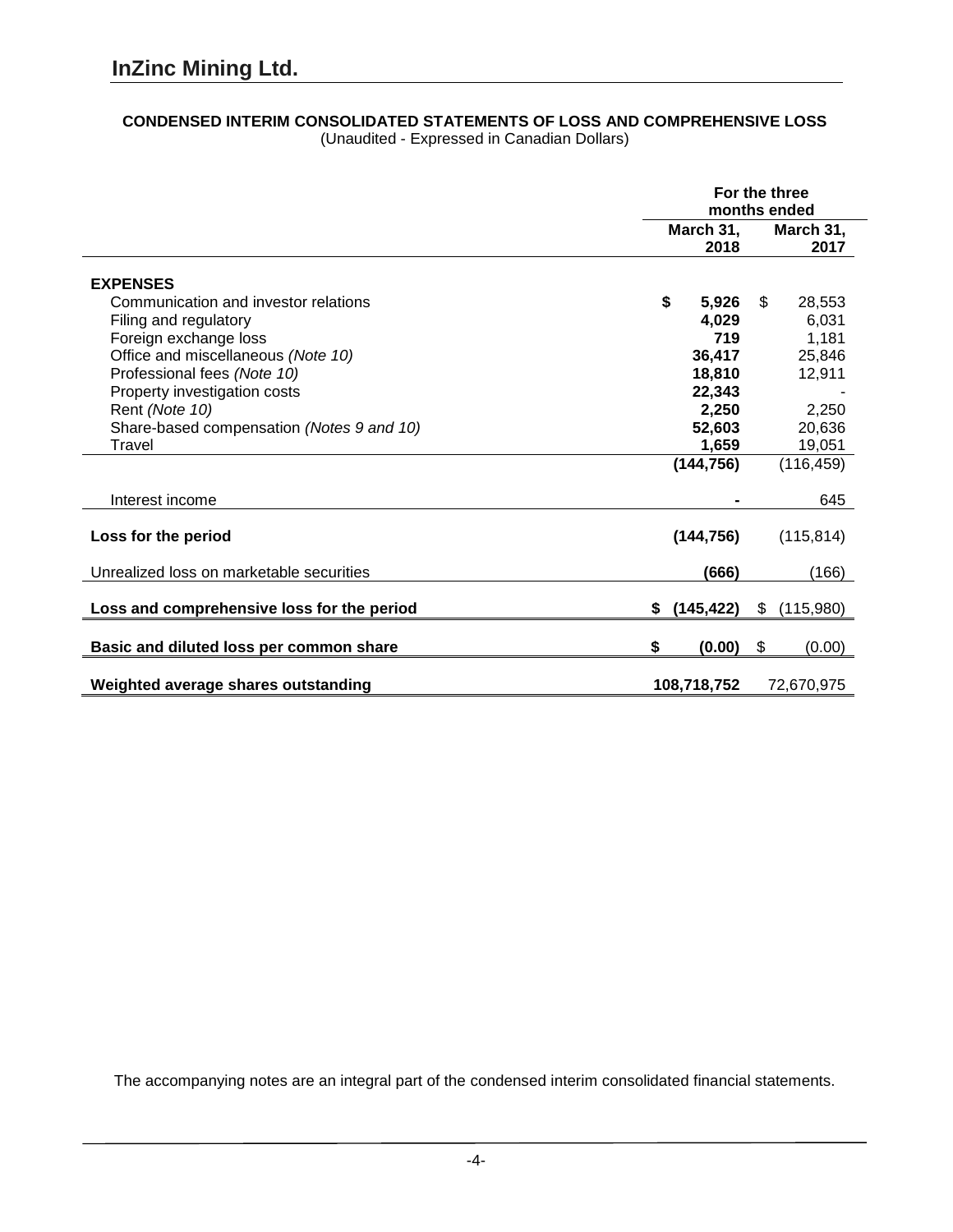# **CONDENSED INTERIM CONSOLIDATED STATEMENTS OF CHANGES IN SHAREHOLDERS'**

**EQUITY**

(Unaudited - Expressed in Canadian Dollars)

|                                               |                                |                                | <b>Reserves</b>    | Reserves -<br><b>Accumulated</b><br>Other |                  |                  |
|-----------------------------------------------|--------------------------------|--------------------------------|--------------------|-------------------------------------------|------------------|------------------|
|                                               | <b>Shares</b><br><b>Issued</b> | <b>Share</b><br><b>Capital</b> | - Share-<br>based  | Comprehensive<br><b>Loss</b>              | <b>Deficit</b>   | <b>Total</b>     |
| <b>Balance December 31, 2016</b>              | 72,655,419                     | \$14,033,941                   | \$374,353          | \$<br>(415)                               | \$ (8, 126, 512) | \$6,281,367      |
| Shares issued for exploration                 |                                |                                |                    |                                           |                  |                  |
| and evaluation assets                         | 200,000                        | 48,000                         |                    |                                           |                  | 48,000           |
| Options exercised<br>Share-based compensation | 500,000                        | 90,000                         | (40,000)<br>20,636 |                                           |                  | 50,000<br>20,636 |
| Unrealized loss on                            |                                |                                |                    |                                           |                  |                  |
| marketable securities                         |                                |                                |                    | (166)                                     |                  | (166)            |
| Loss for the period                           |                                |                                |                    |                                           | (115, 814)       | (115, 814)       |
| Balance March 31, 2017                        | 73,355,419                     | \$14,171,941                   | \$354,989          | \$<br>(581)                               | \$ (8, 242, 326) | \$6,284,023      |
|                                               |                                |                                |                    |                                           |                  |                  |
| <b>Balance December 31, 2017</b>              | 108,685,419                    | \$17,323,349                   | \$622,368          | \$<br>(624)                               | \$ (8,619,097)   | \$9,325,996      |
| Shares issued for exploration                 |                                |                                |                    |                                           |                  |                  |
| and evaluation assets                         | 200,000                        | 29,000                         |                    |                                           |                  | 29,000           |
| Share-based compensation                      |                                |                                | 52,603             |                                           |                  | 52,603           |
| Unrealized loss on<br>marketable securities   |                                |                                |                    | (666)                                     |                  | (666)            |
| Loss for the period                           |                                |                                |                    |                                           | (144, 756)       | (144, 756)       |
|                                               |                                |                                |                    |                                           |                  |                  |
| Balance March 31, 2018                        | 108,885,419                    | \$17,352,349                   | \$674,971          | \$<br>(1, 290)                            | \$ (8,763,853)   | \$9,262,177      |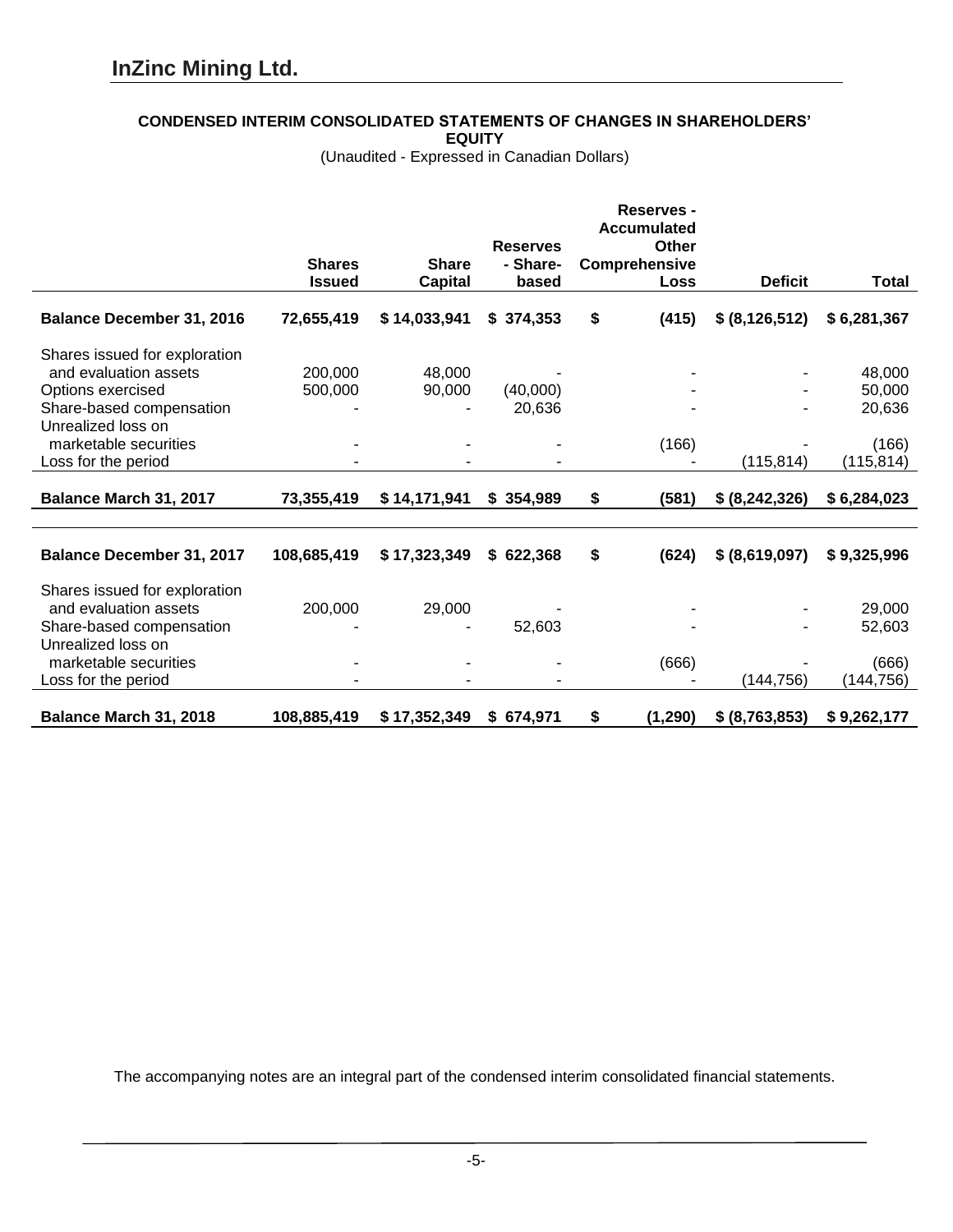# **CONDENSED INTERIM CONSOLIDATED STATEMENTS OF CASH FLOWS**

(Unaudited - Expressed in Canadian Dollars)

|                                             | For the three months ended |                  |  |
|---------------------------------------------|----------------------------|------------------|--|
|                                             | March 31, 2018             | March 31, 2017   |  |
| <b>OPERATING ACTIVITIES</b>                 |                            |                  |  |
| Loss for the period                         | \$<br>(144, 756)           | \$<br>(115, 814) |  |
| Items not involving cash:                   |                            |                  |  |
| Share-based compensation                    | 52,603                     | 20,636           |  |
| Unrealized foreign exchange loss (gain) on  |                            |                  |  |
| reclamation deposit                         | (3, 241)                   | 1,109            |  |
| Change in operating assets and liabilities: |                            |                  |  |
| Decrease (increase) in receivables          | (4, 400)                   | 27,859           |  |
| Increase in prepaids                        | (1, 965)                   | (4, 491)         |  |
| Increase (decrease) in accounts payable and |                            |                  |  |
| accrued liabilities                         | (158, 036)                 | 3,617            |  |
| Cash used in operating activities           | (259,795)                  | (69, 084)        |  |
|                                             |                            |                  |  |
| <b>FINANCING ACTIVITY</b>                   |                            |                  |  |
| Proceeds from option exercise               |                            | 50,000           |  |
| Cash provided by financing activity         |                            | 50,000           |  |
| <b>INVESTING ACTIVITIES</b>                 |                            |                  |  |
| Exploration and evaluation assets           | (129, 133)                 | (5,804)          |  |
| Advances                                    | (102,494)                  |                  |  |
| Cash used in investing activities           | (231,627)                  | (5,804)          |  |
|                                             |                            |                  |  |
| Change in cash during the period            | (491, 422)                 | (22, 888)        |  |
|                                             |                            |                  |  |
| Cash, beginning of period                   | 3,483,198                  | 482,729          |  |
|                                             |                            |                  |  |
| Cash, end of period                         | \$<br>2,991,776            | \$<br>459,841    |  |

*Supplemental disclosure with respect to cash flows (Note 11)*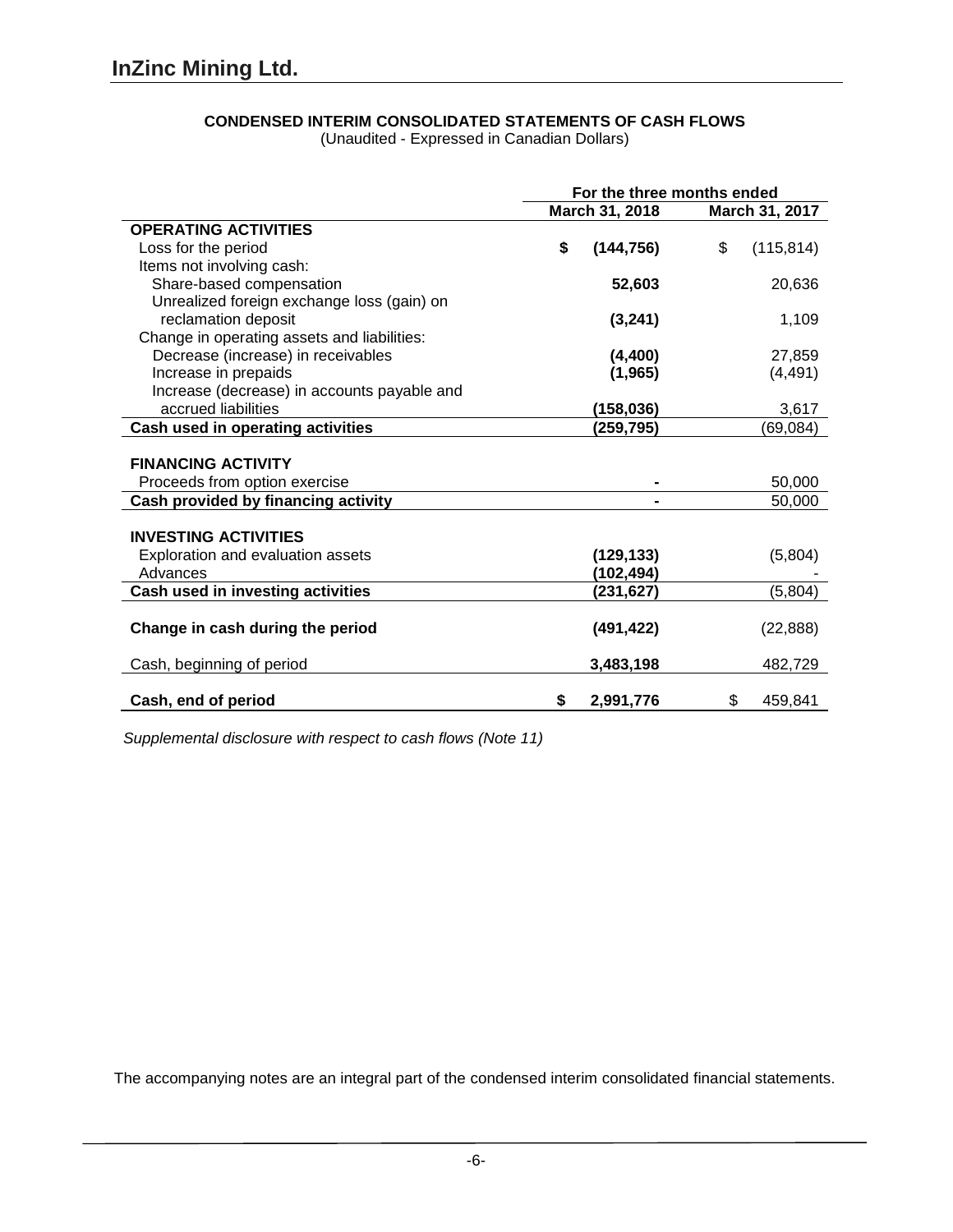# **1. NATURE OF OPERATIONS AND GOING CONCERN**

InZinc Mining Ltd. (the "Company") was incorporated on October 24, 1997 under the laws of British Columbia and was continued under the Canada Business Corporations Act in June 2002. The Company's head office is at 912 - 1112 West Pender Street, P.O. Box 48268, Station Bentall Centre, Vancouver, BC, V7X 1A2. The Company is listed on the TSX Venture Exchange ("TSX-V") under the trading symbol IZN.

The Company's principal business activities include the acquisition and exploration of mineral exploration and evaluation assets in the United States and Canada. The Company has not yet determined whether its exploration and evaluation assets contain ore reserves that are economically recoverable. The recoverability of the amounts shown for exploration and evaluation assets are dependent upon the existence of economically recoverable reserves, the ability of the Company to obtain necessary financing to complete the development of those reserves and upon future profitable production. To date, the Company has not earned any revenues and is considered to be in the exploration stage.

These condensed interim consolidated financial statements have been prepared assuming the Company will continue on a going-concern basis. The Company has incurred losses since its inception and the ability of the Company to continue as a going-concern depends upon its ability to raise adequate financing and to develop profitable operations. These condensed interim consolidated financial statements do not include adjustments to amounts and classifications of assets and liabilities that might be necessary should the Company be unable to continue operations.

The continuance of the Company's operations is dependent on obtaining sufficient additional financing in order to realize the recoverability of the Company's investments in exploration and evaluation assets which is dependent upon the existence of economically recoverable reserves and market prices for the underlying minerals. Management closely monitors metal commodity prices, individual equity movements and the stock market to determine the appropriate course of action to be taken by the Company if favourable or adverse market conditions occur. Management estimates it has sufficient funds to operate for the current year.

# **2. BASIS OF PRESENTATION**

# **Statement of compliance**

These condensed interim consolidated financial statements, including comparatives, have been prepared in accordance with IAS 34, Interim Financial Reporting, as issued by the International Accounting Standards Board ("IASB") and the interpretations of the IFRS Interpretations committee ("IFRIC"s). They do not include all disclosures required by International Financial Reporting Standards ("IFRS") for annual financial statements, and, therefore, should be read in conjunction with the Company's audited consolidated financial statements for the year ended December 31, 2017, prepared in accordance with IFRS as issued by the IASB.

These condensed interim consolidated financial statements were authorized for issue by the Audit Committee and Board of Directors on May 30, 2018.

# **Basis of presentation**

These condensed interim consolidated financial statements have been prepared on a historical cost basis except for certain non-current assets and financial instruments, which are measured at fair value. In addition, these condensed interim consolidated financial statements have been prepared using the accrual basis of accounting, except for cash flow information.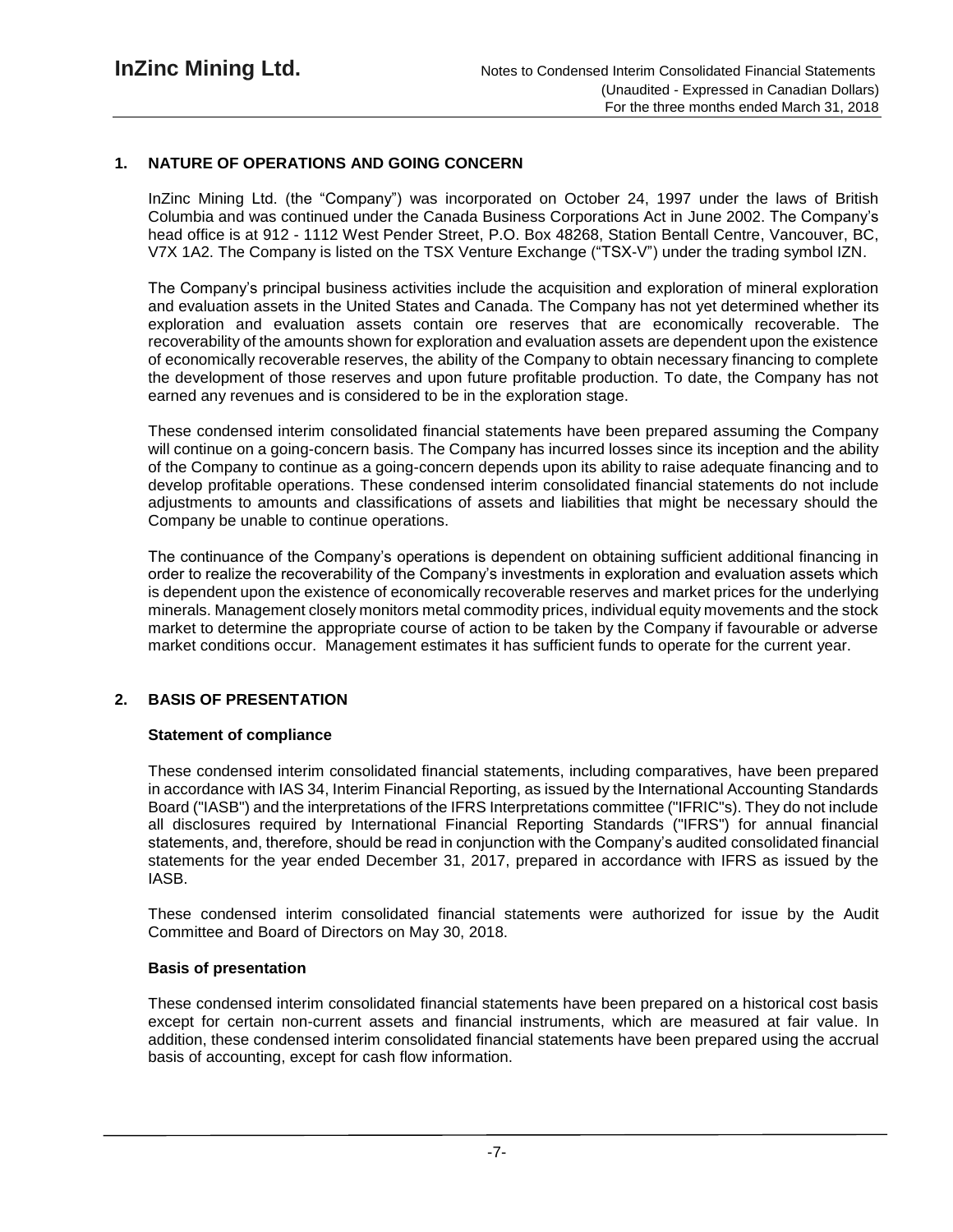# **2. BASIS OF PRESENTATION (continued)**

# **Functional and presentation currency**

These condensed interim consolidated financial statements are presented in Canadian dollars, unless otherwise noted, which is the functional currency of the parent and of its subsidiary.

### **Basis of consolidation**

These condensed interim consolidated financial statements of the Company include the accounts of the Company and its wholly-owned subsidiary, N.P.R. (US) Inc., a Nevada corporation, the principal activity of which is exploration in the United States. Control exists when the Company has the power, directly or indirectly, to govern the financial and operating policies of an entity so as to obtain benefits from its activities. All inter-company transactions and balances have been eliminated upon consolidation.

# **Significant estimates**

The preparation of these condensed interim consolidated financial statements in conformity with IFRS requires management to make certain estimates, judgments and assumptions that affect the reported amounts of assets and liabilities at the date of the consolidated financial statements and the reported expenses during the period.

Although management uses historical experience and its best knowledge of the amount, events or actions to form the basis for judgments and estimates, actual results may differ from these estimates.

Estimates are made when applying accounting policies. The critical estimates that have the most significant effects on the amounts recognized in the consolidated financial statements are as follows:

## Economic recoverability and probability of future economic benefits of exploration and evaluation assets

Management has determined that exploration, evaluation, and related costs incurred which were capitalized may have future economic benefits and may be economically recoverable. Management uses several criteria in its assessments of economic recoverability and probability of future economic benefits including, geologic and other technical information, a history of conversion of mineral deposits with similar characteristics to its own properties to proven and probable mineral reserves, the quality and capacity of existing infrastructure facilities, evaluation of permitting and environmental issues and local support for the project.

#### Valuation of share-based compensation

The Company uses the Black-Scholes Option Pricing Model for valuation of share-based compensation. Option pricing models require the input of subjective assumptions including expected price volatility, interest rate, and forfeiture rate. Changes in the input assumptions can materially affect the fair value estimate and the Company's earnings and equity reserves.

#### Income taxes

In assessing the probability of realizing deferred tax assets, management makes estimates related to expectation of future taxable income, applicable tax opportunities, expected timing of reversals of existing temporary differences and the likelihood that tax positions taken will be sustained upon examination by applicable tax authorities. In making its assessments, management gives additional weight to positive and negative evidence that can be objectively verified.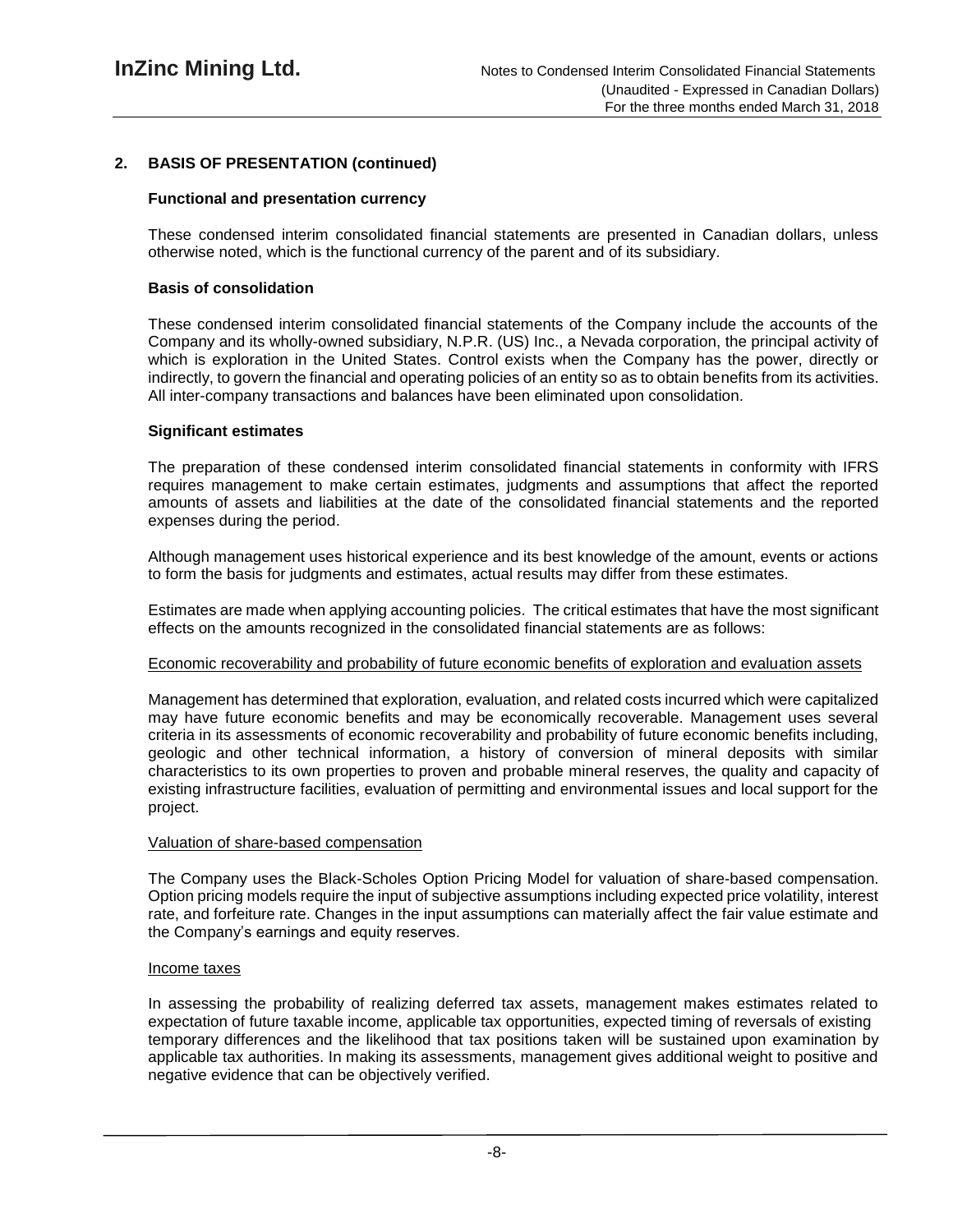# **2. BASIS OF PRESENTATION (continued)**

## **Significant judgement**

Information about critical judgments in applying accounting policies that have the most significant effect on the amounts recognized in these consolidated financial statements are, but are not limited to, as follows:

#### Determination of functional currency

The Company determines the functional currency through an analysis of several indicators such as expenses and cash flow, financing activities, retention of operating cash flows, and frequency of transactions with the reporting entity.

# **3. SIGNIFICANT ACCOUNTING POLICIES**

There have been no significant changes to the Company's significant accounting policies from those disclosed in the consolidated financial statements for the year ended December 31, 2017, except as noted below.

## **New accounting policies adopted**

## IFRS 9, "Financial Instruments"

Effective January 1, 2018, the Company retrospectively adopted IFRS 9, "Financial Instruments". IFRS 9 sets out requirements for recognizing and measuring financial assets, financial liabilities and some contracts to buy or sell non-financial items. This standard replaces IAS 39, "Financial Instruments: Recognition and Measurement". Prior periods were not restated and there was no material impact to the Company's condensed interim consolidated financial statements as a result of transitioning to IFRS 9.

The adoption of IFRS 9 has not had a significant effect on the Company's accounting policies related to financial liabilities and financial assets. The impact of IFRS 9 on the classification and measurement of financial assets and financial liabilities is set out below.

#### *Classification and measurement of financial assets and liabilities*

Under IFRS 9, financial assets, on initial recognition, are recognized at fair value and subsequently classified and measured at: amortized cost; fair value through other comprehensive income ("FVOCI") or fair value through profit or loss ("FVTPL"). IFRS 9 eliminates the previous IAS 39 categories for financial assets of held to maturity, loans and receivables and available for sale. The classification of financial assets depends on the purpose for which the financial assets were acquired. The Company's financial assets which consist of cash, receivables, advances, and reclamation deposit are classified as amortized cost. Financial assets are classified as current assets or non-current assets based on their maturity date. Cash has changed classification from FVTPL to amortized cost. The carrying value is equal to its fair value given the short-term nature of the asset, therefore, there is no change in the carrying value as a result of the change in classification. Marketable securities are classified as FVOCI.

Most of the requirements in IAS 39 for classification and measurement of financial liabilities were carried forward in IFRS 9, and, as such, the Company's accounting policy with respect to financial liabilities is substantially unchanged. The Company's financial liabilities which consist of accounts payable and accrued liabilities are classified as amortized cost.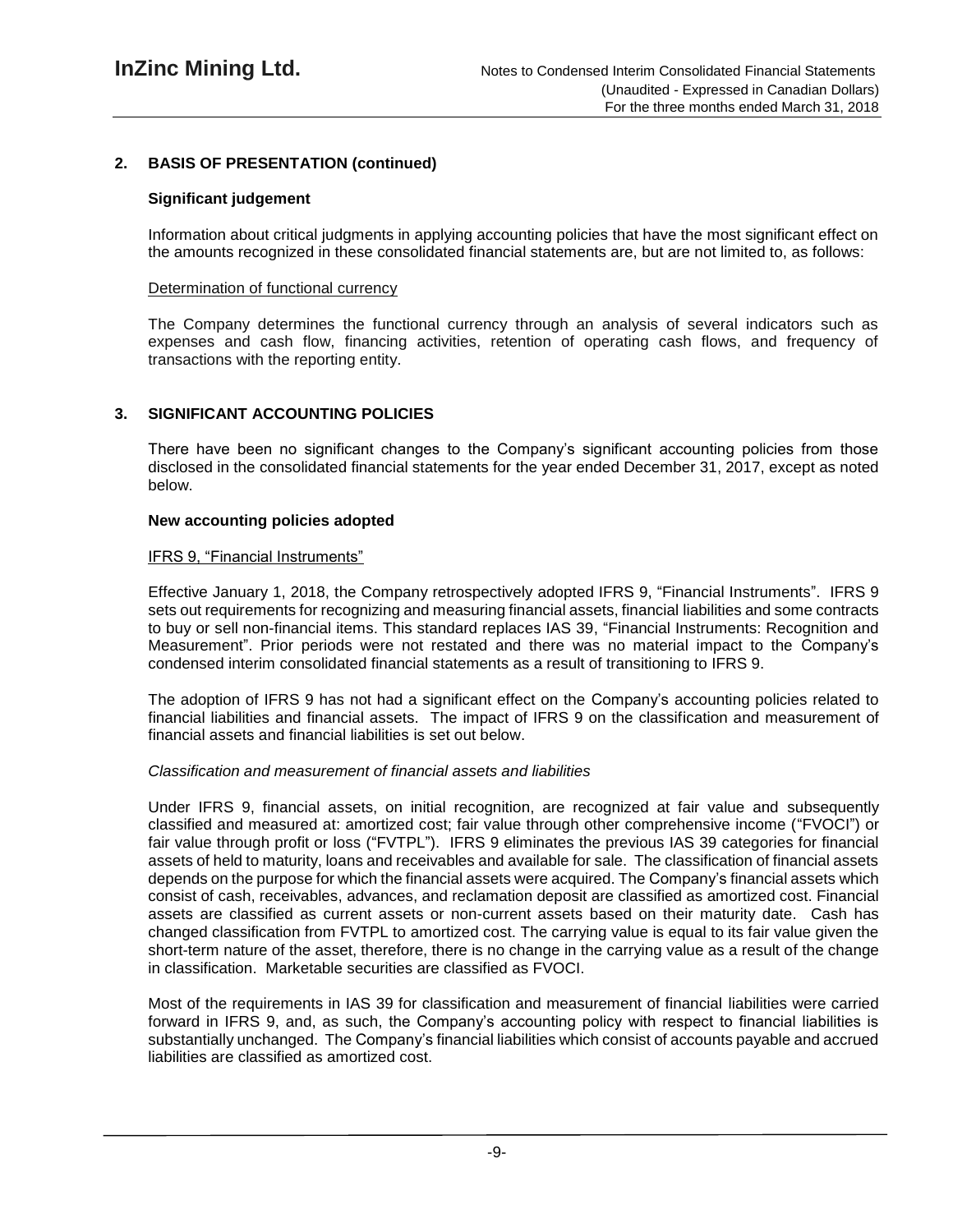# **3. SIGNIFICANT ACCOUNTING POLICIES (continued)**

# **New accounting policies adopted (continued)**

# IFRS 9, "Financial Instruments" (continued)

## *Impairment of financial assets*

An expected credit loss ("ECL") model applies to financial assets measured at amortized cost, contract assets and debt investments at FVOCI, but not to investments in equity instruments. The ECL model requires a loss allowance to be recognized based on expected credit losses. The estimated present value of future cash flows associated with the asset is determined and an impairment loss is recognized for the difference between this amount and the carrying amount as follows: the carrying amount of the asset is reduced to estimated present value of the future cash flows associated with the asset, discounted at the financial asset's original effective interest rate, either directly or through the use of an allowance account and the resulting loss is recognized in the statement of income (loss) for the period. In a subsequent period, if the amount of the impairment loss related to financial assets measured at amortized cost decreases, the previously recognized impairment loss is reversed through the statement of income (loss) to the extent that the carrying amount of the investment at the date the impairment is reversed does not exceed what the amortized cost would have been had the impairment not been recognized.

The Company's financial assets measured at amortized cost are subject to the ECL model. The adoption of the ECL impairment model had a negligible impact on the carrying amounts of the Company's financial assets given the nature of the items and that receivables are substantially all current and there is a minimal level of default.

# IFRS 15, "Revenue from Contracts with Customers"

IFRS 15 establishes principles that an entity shall apply to report useful information to users of financial statements about the nature, amount, timing and uncertainty of revenue and cash flows arising from a contract with a customer. There was no impact on the condensed interim consolidated financial statements as a result of adopting this standard.

# **New and amended IFRS pronouncements**

The following new standards, amendments to standards and interpretations applicable to the Company are not yet effective and have not been applied in preparing these condensed interim consolidated financial statements.

# IFRS 16, "Leases"

IFRS 16, "Leases" replaces IAS 17, "Leases". The new standard requires lessees to recognize a lease liability reflecting future lease payments and a "right-of-use asset" for virtually all lease contracts, and to record it on the statement of financial position, except with respect to lease contracts that meet limited exception criteria. The standard is effective for annual periods beginning on or after January 1, 2019, with earlier application permitted. The Company does not intend to early adopt IFRS 16.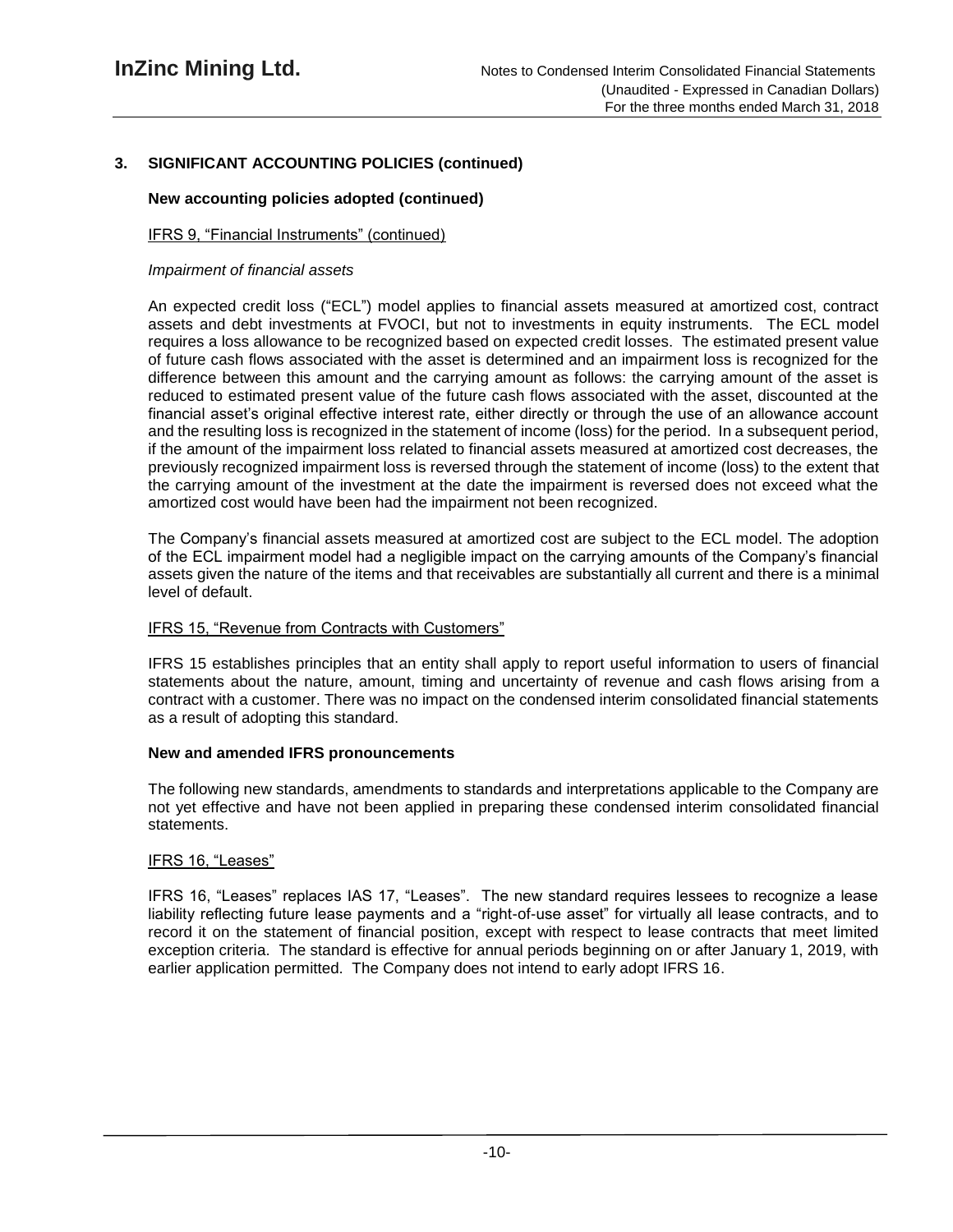# **4. CASH**

Cash is comprised as follows:

|                                         | <b>March 31, 2018</b> | <b>December 31, 2017</b> |
|-----------------------------------------|-----------------------|--------------------------|
| Cash in Canadian financial institutions | 2.991.650             | 3.482.798                |
| Cash in US financial institutions       | 126                   | 400                      |
| Total cash                              | 2,991,776             | 3,483,198                |

# **5. RECEIVABLES**

Receivables are comprised as follows:

|                       | March 31, 2018 | <b>December 31, 2017</b> |
|-----------------------|----------------|--------------------------|
| <b>GST</b> receivable | 11.643         | 8,023                    |
| Other receivables     | 6.111          | 5,331                    |
|                       | 17.754         | 13,354                   |

# **6. MARKETABLE SECURITIES**

As at March 31, 2018 the fair market value of the securities held was \$999 (December 31, 2017 - \$1,665).

# **7. EXPLORATION AND EVALUATION ASSETS**

Title to exploration and evaluation assets involves inherent risks due to difficulties of determining the validity of certain mineral claims and leases as well as the potential for problems arising from the frequently ambiguous conveyancing history characteristic of many exploration and evaluation assets. The Company has investigated the titles to its exploration and evaluation assets and, to the best of its knowledge, the titles are in good standing.

# **West Desert Property**

The Company holds a 100% interest in various mining claims and a mineral lease referred to as the West Desert property, located in Utah, USA. The property is subject to a 1.5% net smelter returns royalty ("NSR") and a future cash payment of \$1,000,000, upon the completion of a financing necessary to bring the property into production.

# **Indy Property**

On October 18, 2016, the Company entered into an option agreement with Pac Shield Resources Inc. ("PSR"), a private British Columbia company, to acquire a one hundred percent (100%) interest in and to certain mineral claims located in the central British Columbia referred to as the Indy Property ("Indy").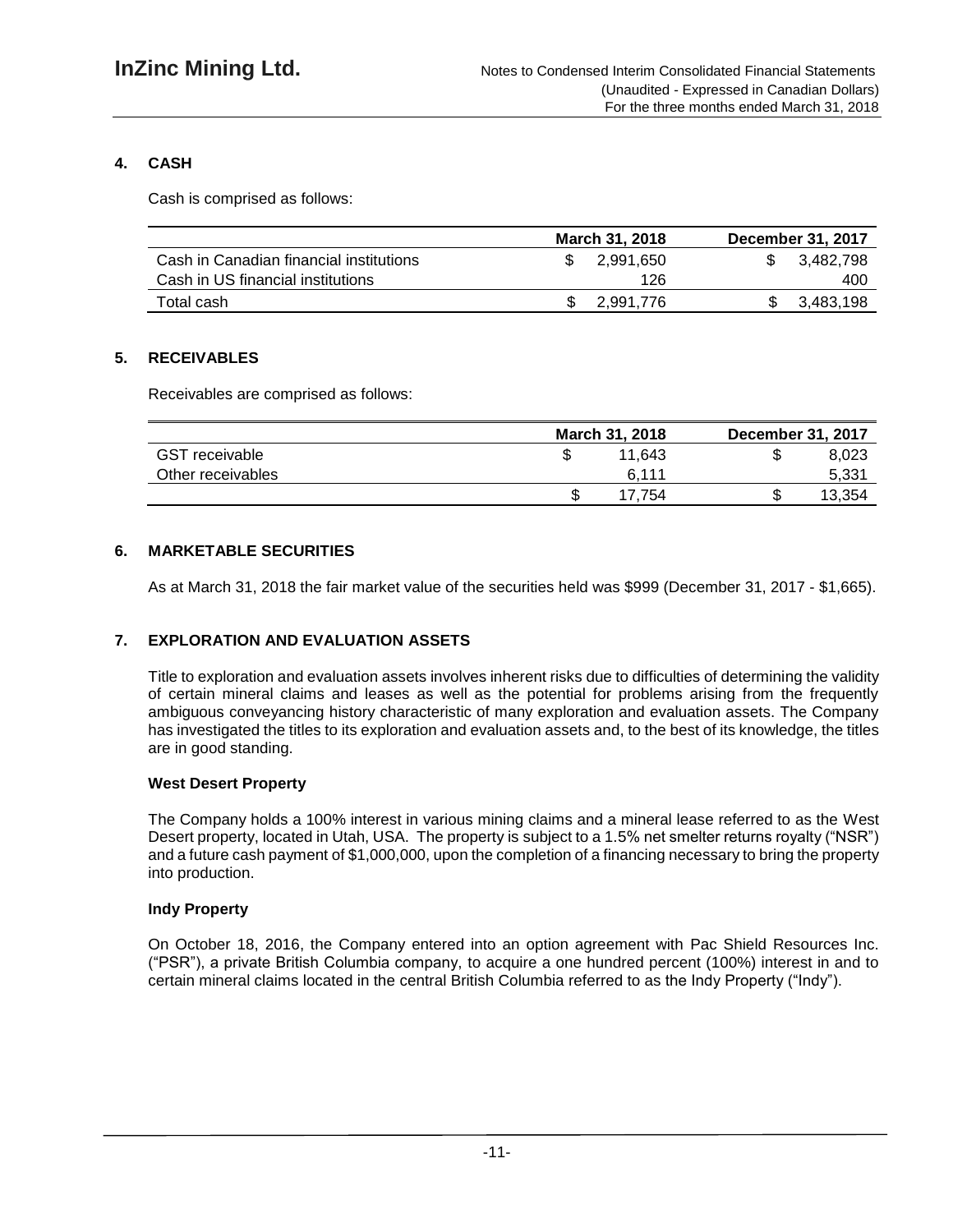# **7. EXPLORATION AND EVALUATION ASSETS (continued)**

## **Indy Property (continued)**

To acquire Indy, the Company must make cash payments totaling \$305,000, issue a total of 2,100,000 common shares, and complete work commitments of \$2,600,000, as follows:

|                              | <b>Acquisition</b> |         | <b>Acquisition</b> | Work        |
|------------------------------|--------------------|---------|--------------------|-------------|
|                              |                    | in cash | in shares          | commitments |
| March 24, 2017 (completed)   |                    | -       | 200,000            |             |
| April 4, 2017 (completed)    |                    | 30,000  |                    |             |
| January 29, 2018 (completed) |                    | 25,000  | 200,000            | 75,000      |
| January 29, 2019             |                    | 25,000  | 300,000            | 200,000     |
| January 29, 2020             |                    | 25,000  | 400,000            | 325,000     |
| January 29, 2021             |                    | 75,000  | 500,000            | 750,000     |
| January 29, 2022             |                    | 125,000 | 500,000            | 1,250,000   |
|                              |                    | 305,000 | 2,100,000          | \$2,600,000 |

In addition, a \$500,000 cash payment and the issuance of 500,000 shares of the Company will be made to PSR if the Company files a technical report establishing a 500,000,000 pound zinc resource on the property. A further \$500,000 cash payment will be made to PSR should the Company file a technical report establishing a 750,000,000 pound zinc resource on the property.

The property is subject to a 1.0% NSR held by PSR (the "PSR NSR") and a 1.5% NSR held by Kerry Curtis, non-executive Chairman of the Board and a director of the Company, and a director and the controlling shareholder of PSR. On exercise of the option and prior to completion of a feasibility study on the property, the Company has the right to purchase the PSR NSR for \$1,500,000.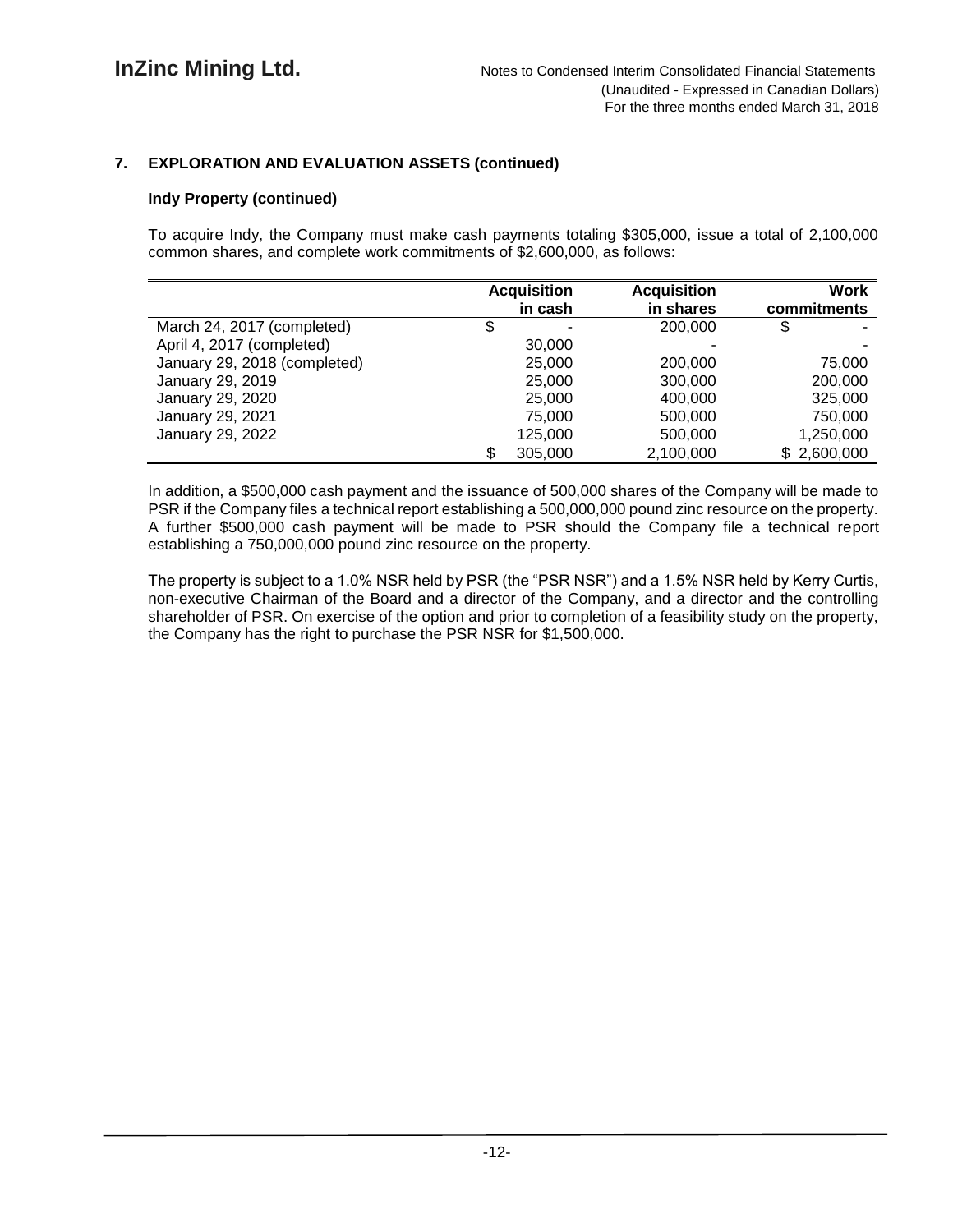# **7. EXPLORATION AND EVALUATION ASSETS (continued)**

The following table represents expenditures incurred on the exploration and evaluation assets during the three months ended March 31, 2018:

|                                   | <b>West Desert</b> | <b>Indy</b>   | <b>Total</b>  |
|-----------------------------------|--------------------|---------------|---------------|
| <b>Acquisition costs</b>          |                    |               |               |
| Balance, December 31, 2017        | \$<br>394,127      | \$<br>79,280  | \$<br>473,407 |
| Additions during the period:      |                    |               |               |
| Cash payments                     |                    | 25,000        | 25,000        |
| Shares issued                     |                    | 29,000        | 29,000        |
| Staking                           |                    | 944           | 944           |
|                                   |                    | 54,944        | 54,944        |
| Balance, March 31, 2018           | 394,127            | 134,224       | 528,351       |
| <b>Deferred exploration costs</b> |                    |               |               |
| Balance, December 31, 2017        | 5,330,585          | 76,017        | 5,406,602     |
| Additions during the period:      |                    |               |               |
| Claim maintenance                 | 387                |               | 387           |
| Communication                     | 388                |               | 388           |
| <b>Drilling</b>                   | 18,114             |               | 18,114        |
| Engineering                       | 601                |               | 601           |
| Equipment and supplies            | 9,878              |               | 9,878         |
| Geophysics                        | 50,476             |               | 50,476        |
| Permitting                        |                    | 2,500         | 2,500         |
| Personnel                         | 45,702             | 5,750         | 51,452        |
| Room and board                    | 16,816             |               | 16,816        |
| Travel                            | 6,898              |               | 6,898         |
|                                   | 149,260            | 8,250         | 157,510       |
| Balance, March 31, 2018           | 5,479,845          | 84,267        | 5,564,112     |
| <b>Total, March 31, 2018</b>      | \$5,873,972        | \$<br>218,491 | \$6,092,463   |

#### **Advances**

The Company has advances of \$102,494 (December 31, 2017 - \$Nil) for future exploration costs on the West Desert property.

#### **Reclamation deposit**

The Company has reclamation bonds of \$122,289 (December 31, 2017- \$119,048) to cover potential disturbances on the West Desert property.

# **8. ACCOUNTS PAYABLE AND ACCRUED LIABILITIES**

Accounts payable and accrued liabilities are as follows:

|                        | <b>March 31, 2018</b> | <b>December 31, 2017</b> |
|------------------------|-----------------------|--------------------------|
| Trade payables         | 60.363                | 131.762                  |
| Accrued liabilities    | 20,000                | 20,000                   |
| Due to related parties | 3.000                 | 35.316                   |
| Total                  | 83.363                | 187.078                  |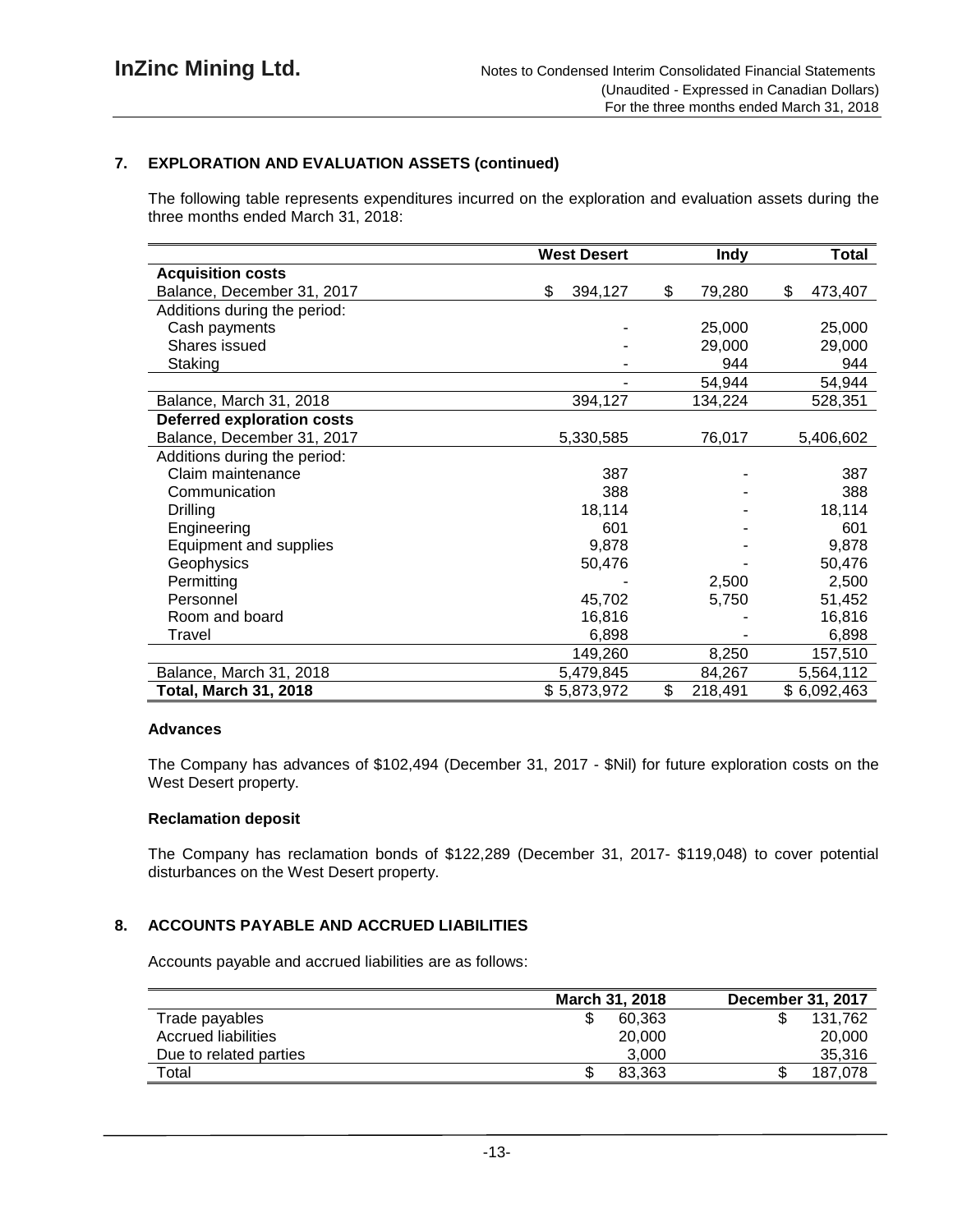# **9. SHARE CAPITAL AND RESERVES**

### **Common shares**

The Company has authorized share capital of unlimited common shares without par value.

During the three months ended March 31, 2018, the Company issued:

i. 200,000 common shares, valued at \$29,000, pursuant to the Indy option agreement (Note 7).

During the three months ended March 31, 2017, the Company issued:

- ii. 200,000 common shares, valued at \$48,000, pursuant to the Indy option agreement; and
- iii. 500,000 common shares, for proceeds of \$50,000, pursuant to the exercise of stock options.

## **Stock options**

The Company grants stock options to employees and consultants as compensation for services, pursuant to its incentive Share Option Plan (the "Plan"). Options issued must have an exercise price greater than or equal to the "Discounted Market Price" of the Company's stock on the grant date. Options have a maximum expiry period of up to five years from the grant date and vest at such time as may be determined by the Board of Directors at the date of the grant. Options granted to consultants performing investor relations activities shall vest in stages over a 12-month period with a maximum of one-quarter of the options vesting in any three-month period. The number of options that may be issued under the Plan is limited to no more than 10% of the Company's issued and outstanding shares on the grant date.

During the three months ended March 31, 2018, the Company granted 200,000 (2017 - Nil) incentive stock options to consultants, with various vesting provisions. During the three months ended March 31, 2018, the Company expensed \$52,603 (2017 - \$20,636), which was recorded in share-based compensation.

The weighted average fair value of stock options granted during the three months ended March 31, 2018 was \$0.153 (2017 - \$Nil) per option.

The fair value of stock options granted was estimated using the Black-Scholes option pricing model with weighted average assumptions as follows:

|                            | Three months ended<br><b>March 31, 2018</b> | Three months ended<br>March 31, 2017 |
|----------------------------|---------------------------------------------|--------------------------------------|
| Risk free interest rate    | 1.96%                                       |                                      |
| Expected life (years)      | 3.0                                         | $\overline{\phantom{a}}$             |
| <b>Expected volatility</b> | 117%                                        |                                      |
| Dividend yield             | -                                           |                                      |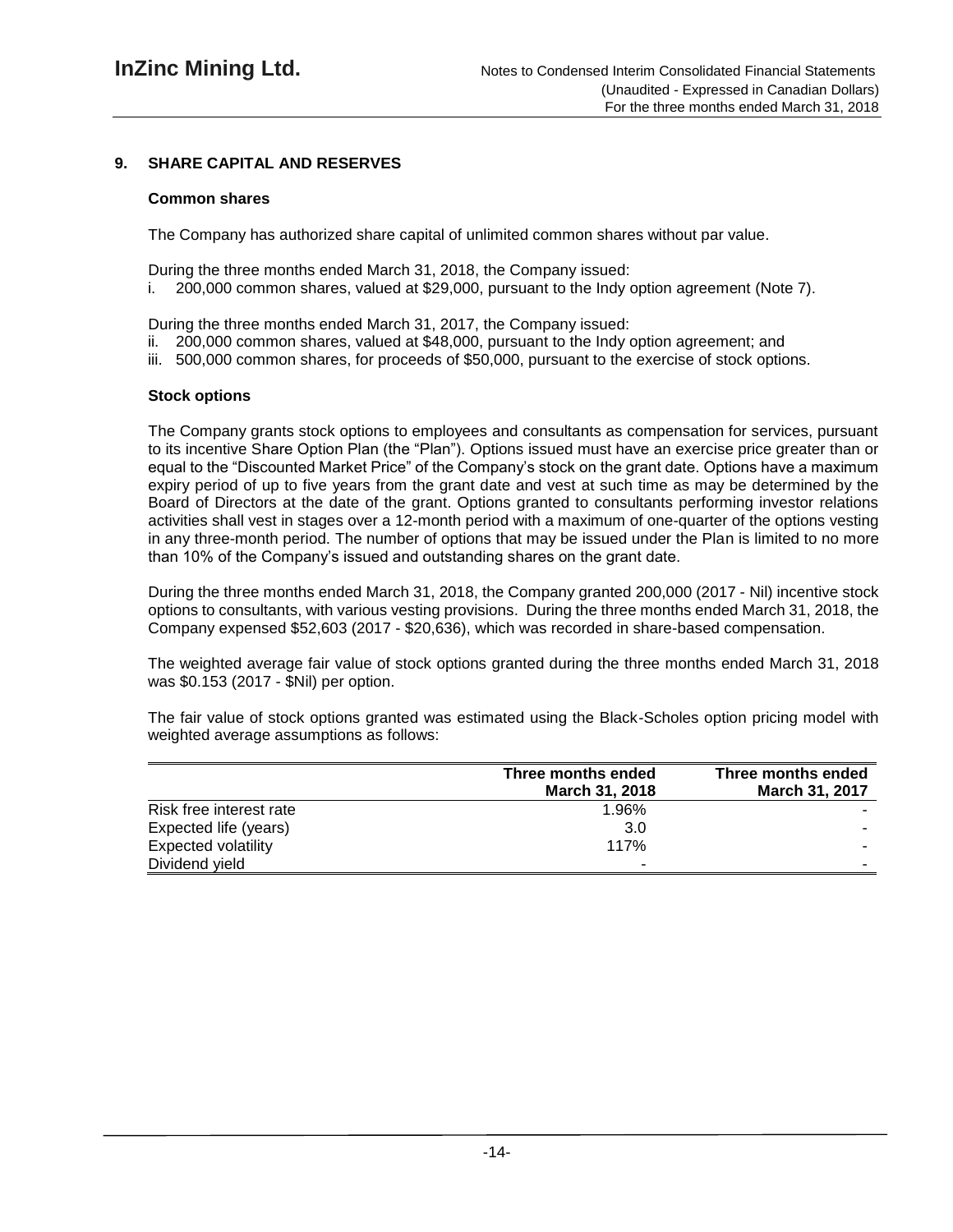# **9. SHARE CAPITAL AND RESERVES (continued)**

## **Stock options (continued)**

Option transactions are summarized as follows:

|                             | <b>Number of Options</b> | <b>Exercise Price (\$)</b> |
|-----------------------------|--------------------------|----------------------------|
| Balance - December 31, 2016 | 5,350,000                | 0.096(1)                   |
| Granted during the year     | 3,780,000                | $0.129^{(1)}$              |
| Exercised during the year   | (850,000)                | 0.100                      |
| Expired during the year     | (1,350,000)              | 0.100                      |
| Balance - December 31, 2017 | 6,930,000                | $0.113^{(1)}$              |
| Granted during the period   | 200,000                  | $0.220^{(1)}$              |
| Balance - March 31, 2018    | 7,130,000                | $0.116^{(1)}$              |
| Exercisable                 | 5,390,000                | $0.109^{(1)}$              |

(1) weighted average

Options outstanding as at March 31, 2018 are as follows:

| <b>Number of Options</b> | <b>Exercise Price (\$)</b> | <b>Expiry Date</b> | <b>Contractual life</b><br>remaining (years) |
|--------------------------|----------------------------|--------------------|----------------------------------------------|
| 1,500,000                | 0.135                      | May 31, 2020       | 2.17                                         |
| 1,300,000                | 0.13                       | December 20, 2020  | 2.73                                         |
| 200,000                  | 0.22                       | January 30, 2021   | 2.84                                         |
| 2,650,000                | 0.09                       | May 31, 2021       | 3.17                                         |
| 500,000                  | 0.11                       | June 21, 2021      | 3.23                                         |
| 980,000                  | 0.12                       | October 11, 2022   | 4.53                                         |
| 7,130,000                |                            |                    | 3.06(1)                                      |

 $(1)$  weighted average

# **Warrants**

Warrant transactions are summarized as follows:

|                                 | <b>Number of Warrants</b> | <b>Exercise Price (\$)</b> |  |  |
|---------------------------------|---------------------------|----------------------------|--|--|
| Balance - December 31, 2016     | 4.513.700                 | $0.30^{(1)}$               |  |  |
| Issued during the year          | 19,315,600                | 0.15                       |  |  |
| Expired during the year         | (4,513,700)               | 0.30(1)                    |  |  |
| Balance - December 31, 2017 and |                           |                            |  |  |
| March 31, 2018                  | 19,315,600                | 0.15                       |  |  |
| $(1)$ woighted overage          |                           |                            |  |  |

(1) weighted average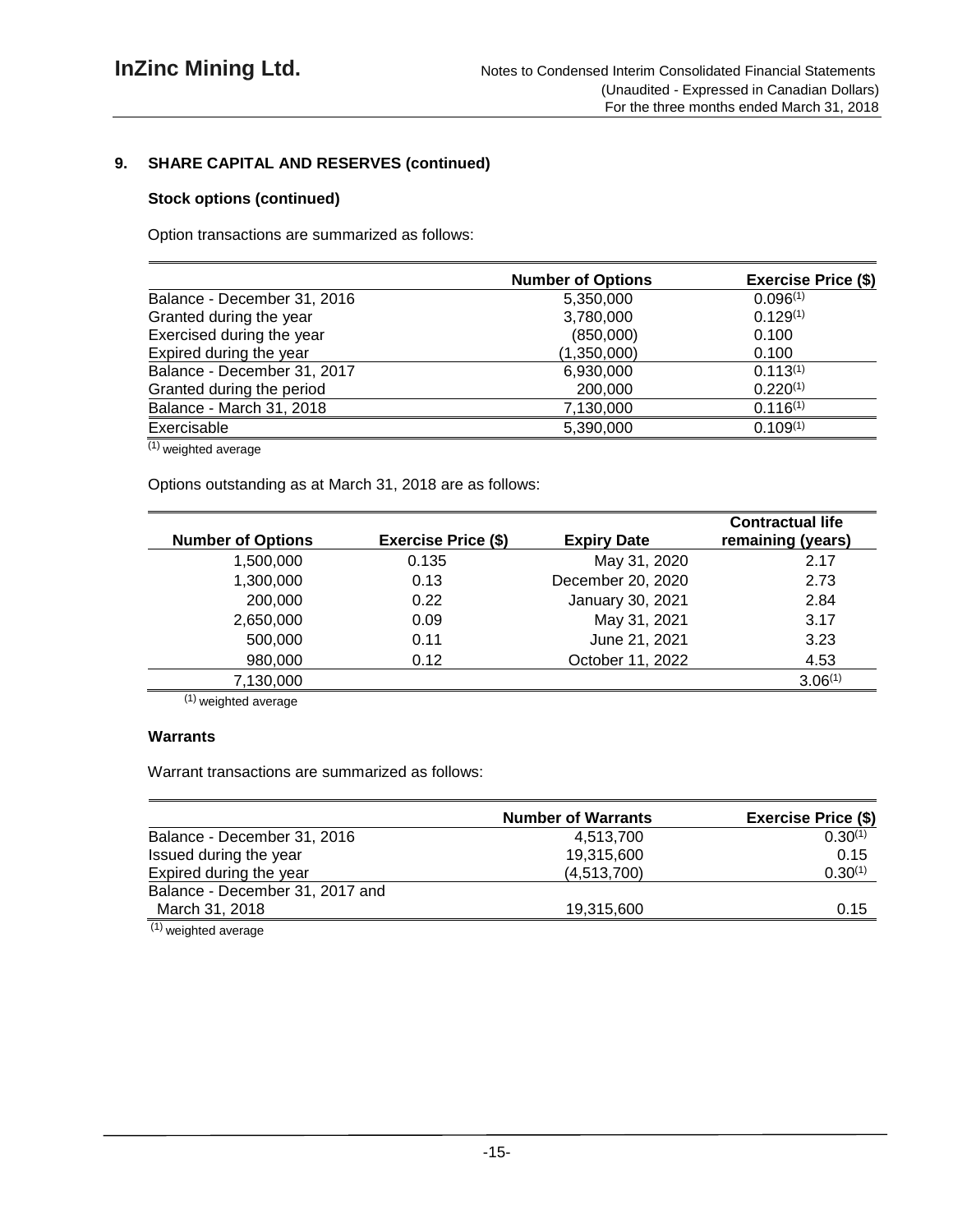# **9. SHARE CAPITAL AND RESERVES (continued)**

## **Warrants (continued)**

Warrants outstanding as at March 31, 2018 are as follows:

| <b>Number of Warrants</b> | <b>Exercise Price (\$)</b> | <b>Expiry Date</b> | <b>Contractual life</b><br>remaining (years) |
|---------------------------|----------------------------|--------------------|----------------------------------------------|
| 17,177,100                | 0.15                       | December 14, 2019  | 1.71                                         |
| 2,138,500                 | 0.15                       | December 20, 2019  | 1.72                                         |
| 19,315,600                |                            |                    | $1.71^{(1)}$                                 |
| .                         |                            |                    |                                              |

 $(1)$  weighted average

# **10. RELATED PARTY TRANSACTIONS**

The Company entered into the following transactions with related parties during the three months ended March 31, 2018:

#### **Summary of key management personnel compensation**

The Company defines key management personnel as its directors and officers.

|                                      | For the three months ended March 31, |        |  |        |
|--------------------------------------|--------------------------------------|--------|--|--------|
|                                      |                                      | 2018   |  | 2017   |
| Short-term benefits paid or accrued: |                                      |        |  |        |
| Office and miscellaneous             |                                      | 9.000  |  | 9,000  |
| Professional fees                    |                                      | 7.500  |  | 9,000  |
| Share-based compensation             |                                      | 18.117 |  | 17,442 |
|                                      |                                      | 34.617 |  | 35,442 |

Included in rent is \$1,694 (March 31, 2017 - \$2,250) paid or accrued to a company related by the CFO.

Included in accounts payable and accrued liabilities are amounts owing to related parties of \$3,000 (December 31, 2017 - \$35,316).

# **11. SUPPLEMENTAL DISCLOSURE WITH RESPECT TO CASH FLOWS**

For the three months ended March 31, 2018, the Company's significant non-cash transactions consisted of:

- i. shares issued for acquisition of exploration and evaluation assets of \$29,000;
- ii. change in fair market value of marketable securities of \$666; and
- iii. exploration and evaluation assets recorded in accounts payable and accrued liabilities of \$54,321.

For the three months ended March 31, 2017, the Company's significant non-cash transactions consisted of:

- i. shares issued for acquisition of exploration and evaluation assets of \$48,000;
- ii. change in fair market value of marketable securities of \$166; and
- iii. allocation of reserves on exercise of options of \$40,000.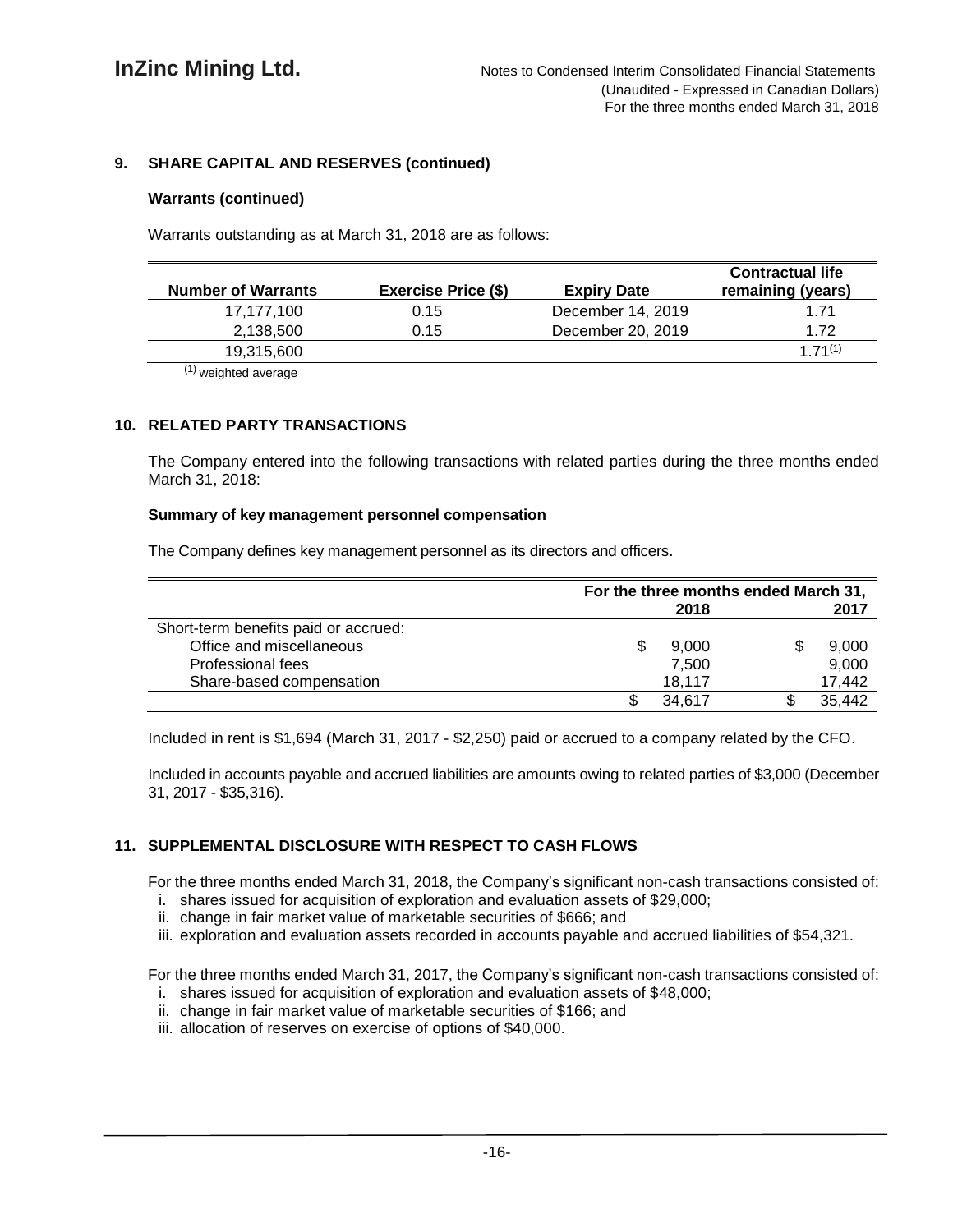# **12. SEGMENTED INFORMATION**

The Company operates in one industry segment being the acquisition and exploration of mineral exploration and evaluation assets. The total assets attributable to the geographical locations relate primarily to exploration and evaluation assets and are all located as follows:

|                                                        | <b>United States</b> | Canada  |     | Total     |
|--------------------------------------------------------|----------------------|---------|-----|-----------|
| March 31, 2018<br>Exploration and evaluation assets    | 5,873,972            | 218.491 | \$. | 6,092,463 |
| December 31, 2017<br>Exploration and evaluation assets | 5,724,712            | 155,297 |     | 5,880,009 |

# **13. FINANCIAL INSTRUMENTS AND RISK MANAGEMENT**

Financial instruments measured at fair value are classified into one of three levels in the fair value hierarchy according to the relative reliability of the inputs used to estimate the fair values. The three levels of the fair value hierarchy are:

- Level 1 Unadjusted quoted prices in active markets for identical assets or liabilities;
- Level 2 Inputs other than quoted prices that are observable for the asset or liability either directly or indirectly; and
- Level 3 Inputs that are not based on observable market data.

Cash and marketable securities are measured at fair value using level 1 inputs. The value of receivables, advances, reclamation deposit, and accounts payable and accrued liabilities approximates their carrying values.

The Company is exposed to a variety of financial risks by virtue of its activities including currency, credit, interest rate, liquidity and price risk.

#### *Credit risk*

The Company is exposed to industry credit risks arising from its cash holdings and receivables. The Company manages credit risk by placing cash with major Canadian financial institutions. The Company's significant receivables are due from the Federal Government of Canada. Management believes that credit risk related to these amounts is nominal.

#### *Liquidity risk*

Liquidity risk is the risk that the Company will not have sufficient funds to meet its financial obligations when they are due. To manage liquidity risk, the Company reviews additional sources of capital and financing to continue its operations and discharge its commitments as they become due.

#### *Interest rate risk*

Interest rate risk is the risk that the fair value of future cash flows of a financial instrument will fluctuate because of changes in market interest rates. The Company is not exposed to interest rate risk as it does not have any significant financial instruments with interest rates, with the exception of cash. Interest earned on cash is based on prevailing bank account interest rates, which may fluctuate. A 1% change in interest rates would result in a nominal difference for the three months ended March 31, 2018.